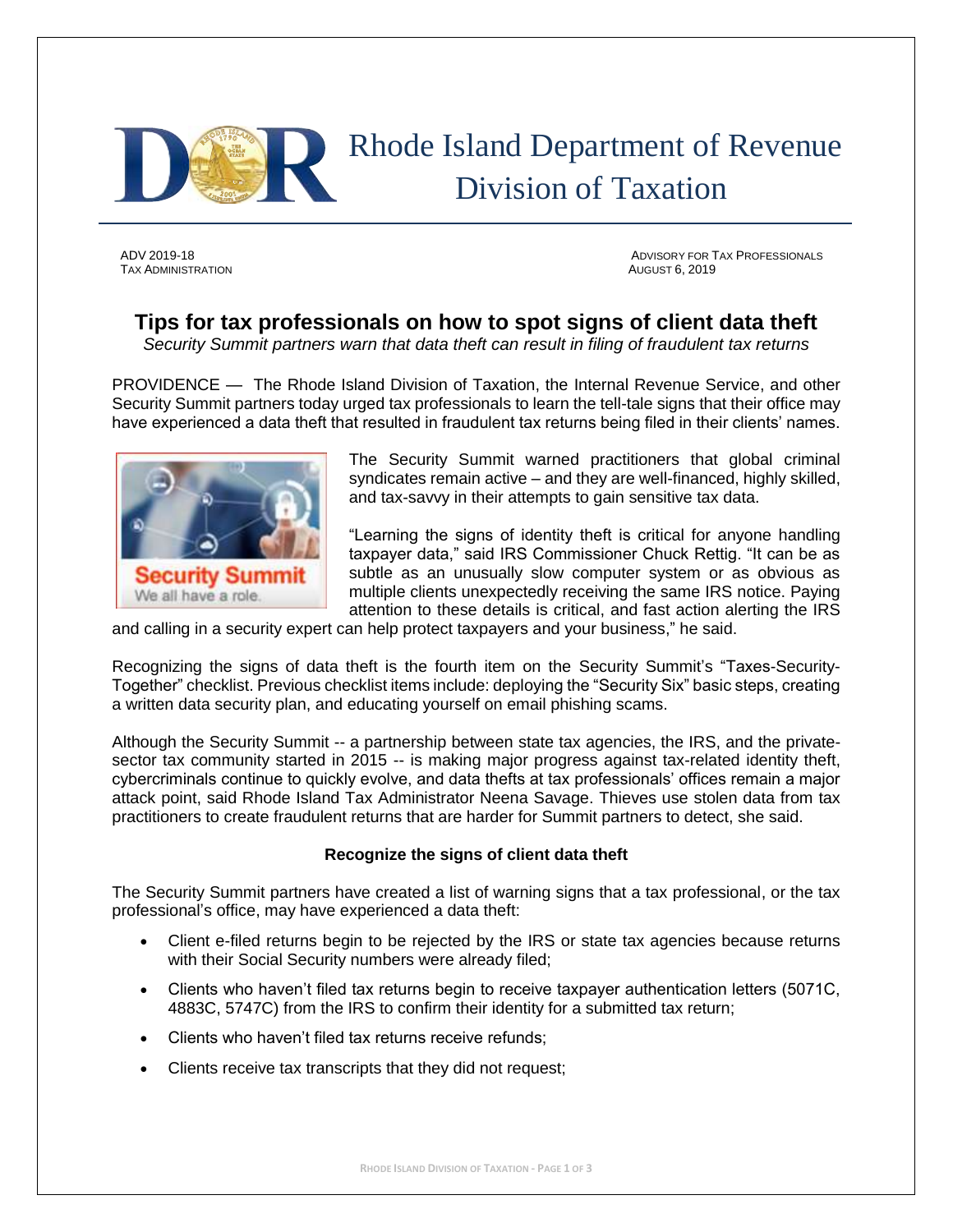- Clients who created an IRS Online Services account receive an IRS notice that their account was accessed or IRS emails stating their account has been disabled. Another variation: Clients unexpectedly receive an IRS notice that an IRS online account was created in their names;
- The number of returns filed with the tax professional's Electronic Filing Identification Number (EFIN) exceeds the number of clients;
- Tax professionals or clients responding to emails that the firm did not send;
- Network computers running slower than normal;
- Computer cursors moving or changing numbers without touching the keyboard; and
- Network computers locking out employees.

"Tax professionals should be on the lookout for these scary scenarios that have hit firms across the country, jeopardizing data of the company and their clients," Rettig said.

Because IRS and state tax systems will only accept one unique Social Security number, taxpayers often discover they are a victim when they attempt to e-file and their tax return is rejected because a return with their SSN already is in the system. Or, more commonly, the IRS identifies a return that could be an identity theft return and sends a letter to the taxpayer asking them to contact the agency to let the IRS know if they filed the return.



Identity thieves sometimes try to leverage the stolen data by using taxpayer information to access the IRS Get Transcript system. Taxpayers who receive transcripts by mail but did not order them are sometimes victims of this approach. Get Transcript Online is protected by a robust, two-factor authentication process. But crooks may still try to use stolen identities to try to create Get Transcript accounts, which results in the IRS disabling the account and sending the taxpayer a letter.

During the tax filing season, tax professionals should make a weekly review of returns filed with the office's Electronic Filing Identification Number, or EFIN. A report is updated weekly. Tax preparers can access their e-file applications and select "check EFIN status" to see a count. If the numbers are inflated, practitioners should contact the IRS e-Help Desk. Tax professionals may also notice IRS acknowledgements for returns they did not e-file. Acknowledgements are sent soon after a return is transmitted.

#### **Watch out for phishing**

Tax professionals who fall victim to spear phishing email scams, a common way cybercriminals access office computer, may suddenly see responses to emails they never sent. If a practitioner mistakenly provides username and password information to the thief, the thief often harvests the practitioner's contact list, stealing names and email addresses of colleagues and clients and enabling the crooks to use the tax firm to expand their spear phishing scam.

Always be alert to phishing scams, even if the emails appear to come from a colleague or client. If the language sounds a bit off or if the request seems unusual, contact the "sender" by phone to verify rather than opening a link or attachment.

Finally, there are several signs that office computer systems may be under attack or may be under remote control, such as the cursor moving with no one at the keyboard. The IRS is aware of many